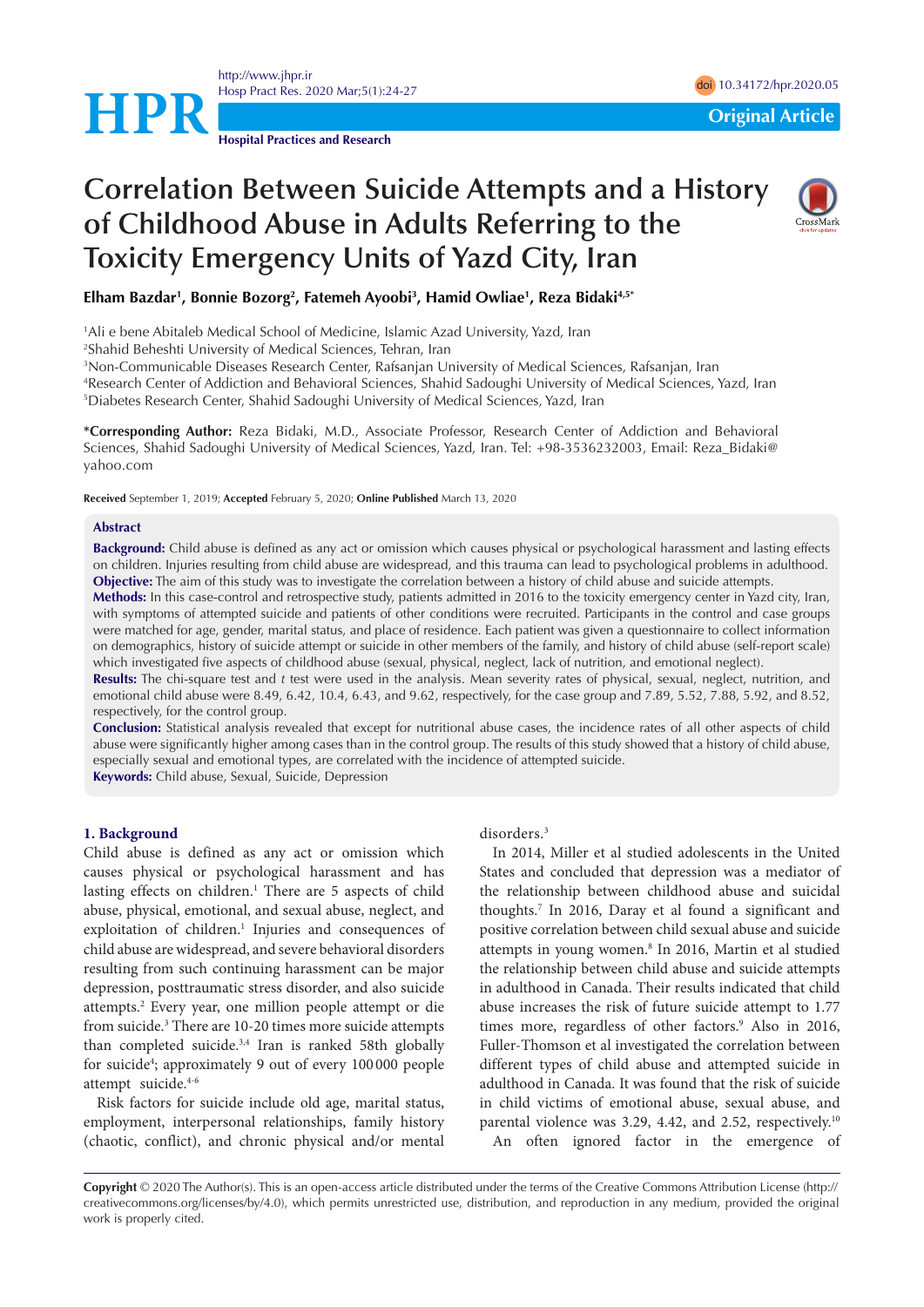psychological problems in adolescence and adulthood is the history of childhood abuse. Less attention has been paid to studies related to suicide. There are also many families and patients who do not express having thoughts of suicide in psychiatric interviews and consultations. In many countries, Iran in particular, religious beliefs pronounce those who commit suicide as condemned; thus, no studies have investigated the effect of child abuse on this phenomenon in such countries.<sup>11</sup>

# **2. Objective**

The current study investigated the correlation between a history of childhood abuse and attempted suicide in Iran.

## **3. Methods**

This research was a descriptive, retrospective, case-control study. Patients presenting to toxicity units in all hospitals of Yazd city, Iran, from March 2016 to July 2016 were selected for the sample. A non-random sampling method was used, and participants were chosen from among patients who came to the hospital toxicity unit and met the inclusion criteria for this study. Patients who had attempted suicide were placed in the case group  $(n=100)$ ; others referring for other causes were placed in the control group  $(n=100)$ . Consent to participate was obtained from all participants, and participants were assured that their information would be kept confidential.

Inclusion criteria for the case group comprised:

- 1. Poisoning with the intent of committing suicide;
- 2. Suicide attempt confirmed by an emergency medicine specialist;
- 3. Age between 14-80 years.

Exclusion criteria consisted of:

- 1. Attempted suicide by methods other than poisoning or poisoning with non-suicidal intention;
- 2. No willingness to participate in the study.

Control group participants were matched to case group participants by age, gender, marital status, and place of residency. The demographic questionnaire included questions on age, gender, socioeconomic status, marital status, place of residence, and family history of suicide. The child-abuse questionnaire (self-report scale) examined the following 4 aspects of child abuse: (1) physical abuse: intentional use of physical force against the child that results in – or has a high likelihood of resulting in – harm for the child's health, survival, development, or dignity, including hitting, beating, kicking, shaking, biting, strangling, scalding, burning, poisoning, and suffocating; (2) sexual abuse: child abuse in which an adult or older adolescent abuses a child for sexual stimulation; (3) emotional (or psychological) abuse: the production of psychological and social defects in the growth of a child as a result of behavior, such as loud yelling, coarse and rude attitude, inattention, harsh criticism, and denigration of the child's personality; and (4) neglect: the failure of a parent or other person responsible for the child to provide the necessary food, clothing, shelter, medical care, or supervision to the

degree that the child's health, safety, or well-being may be threatened with harm.12 This questionnaire had 25 questions that evaluated the different aspects of child abuse using a Likert- type response range from very low to very high. The Persian version of this test for which validity and reliability have been previously demonstrated was used; Cronbach's α for the child abuse questionnaire were 0.69 for physical abuse, 0.72 for sexual abuse, 0.7 for neglect, and 0.82 for nourishment; for total child abuse, it was 0.8.

The data from the questionnaires was entered into SPSS 20 software and analyzed by chi-square, *t* test, and Fisher exact tests; the level of significance was set at 0.05.

#### **4. Results**

The average age (mean  $\pm$  SD) of participants in the case group was  $28.82 \pm 12.68$ ; maximum age was 80 and minimum age was 14 years. The average age for the control group was  $30.71 \pm 9.73$ ; maximum and minimum ages were 58 and 14 years, respectively.

There were 42 males (42%) and 58 females (58%) in the case group and 41 males (41%) and 59 females (59%) in the control group. The results showed that there was no significant difference between these two groups in gender  $(P=0.866)$ . The results showed that among the participants in the case group, 48 were single (48%) and 52 were married (51%). In the control group, 45 (45%) patients were single and 55 (55%) were married. The chi-square test showed no significant difference in marital status between the two groups ( $P = 0.669$ ). The location survey among participants showed that 93 (93.9%) patients in the case group lived in a city and 7 (6.1%) were from rural areas. In the control group, 96 patients (96%) were from a city, 2 (2%) were from a village, and 2 (2%) were from the countryside. There was no significant difference between the two groups in place of residence  $(P=0.132)$ . The data further showed that 48 (48%) patients in the case group had a poor economic status, 42 (42%) had a moderate economic status, and 10 (10%) patients had a good economic status. In the control group, 25 (25%), 65 (65%), and 10 (10%) participants had a poor, average, and good economic situation, respectively. The difference seen between the two groups in terms of economic parameters was significant (*P*<0.001; [Table 1](#page-2-0)).

The data for the case group showed that 11 patients had a history of self-attempt suicide and 9 patients had a history of suicidal attempts in their family. There was no history of suicidal attempts in the patients or their families in the control group. A significant difference was seen between the case and control groups in this parameter  $(P=0.001)$ and  $P=0.003$ , respectively) [\(Table 1\)](#page-2-0).

The data showed that the rates of severity of physical, sexual, neglect, malnourishment, and emotional child abuse were 8.49, 6.42, 10.43, 6.43, and 9.62, respectively, in the case group and 7.89, 5.52, 7.88, 5.92, and 8.52, respectively, in the control group. Analytical statistics of this study revealed significant differences between the two groups in all aspects of child abuse except nourishment [\(Table 2\)](#page-2-1).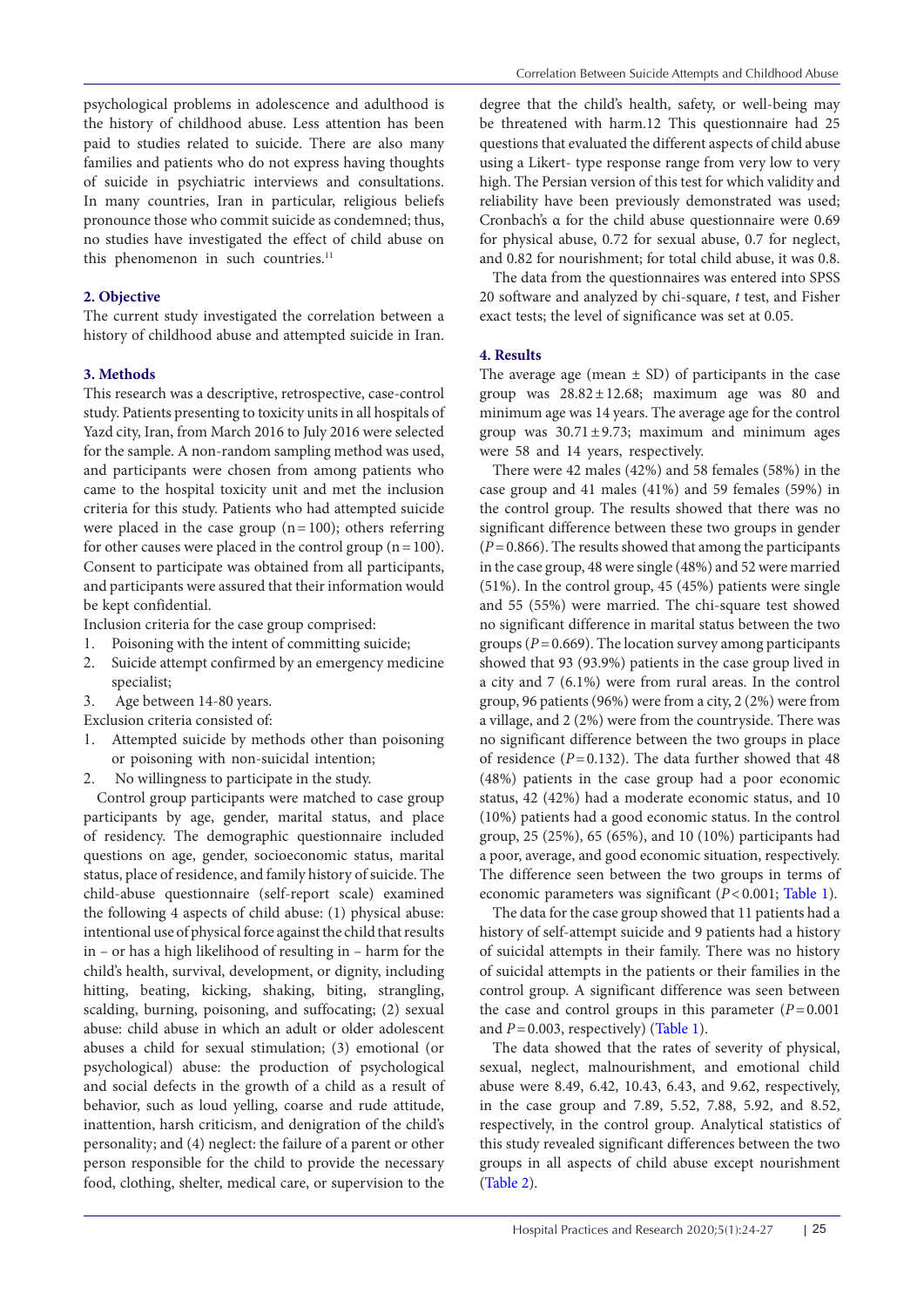<span id="page-2-0"></span>

| Table 1. Demographic Characteristics in Patients of Case and Control Groups |  |  |  |
|-----------------------------------------------------------------------------|--|--|--|
|-----------------------------------------------------------------------------|--|--|--|

|                             | Case $(n=100)$  | Control $(n=100)$ | P value |
|-----------------------------|-----------------|-------------------|---------|
| Age $(y)$                   |                 |                   |         |
| Range                       | 14-80           | 14-58             | 0.866   |
| Mean $+$ SD                 | $28.82 + 12.68$ | $30.71 \pm 9.73$  | 0.866   |
| Male, No. (%)               | 42 (42.0)       | 41 (41.0)         |         |
| Marital status, No. (%)     |                 |                   |         |
| Single                      | 48 (48.0)       | 45(45.0)          | 0.669   |
| Married                     | 52 (52.0)       | 55 (55.0)         | 0.669   |
| Locations live, No. (%)     |                 |                   |         |
| City                        | 93 (93.0)       | 96 (96.0)         | 0.132   |
| Rural area                  | 7(7.0)          | 4(4.0)            | 0.132   |
| Economic situation, No. (%) |                 |                   |         |
| Poor                        | 48 (48.0)       | 25(25.0)          | < 0.001 |
| Moderate                    | 42 (42.0)       | 65 (65.0)         | < 0.001 |
| Good                        | 10(10.0)        | 10(10.0)          |         |
| Suicide history, No. (%)    |                 |                   |         |
| Self-attempt                | 11(11.0)        | 0(0.0)            | 0.001   |
| Attempt of family member    | 9(9.0)          | 0(0.0)            | 0.003   |
|                             |                 |                   |         |

<span id="page-2-1"></span>**Table 2.** Frequency of Child Abuse in Patients of Case and Control Groups

| Child abuse aspects           | <b>Groups</b>    |                   |         |
|-------------------------------|------------------|-------------------|---------|
|                               | Case $(n=100)$   | Control $(n=100)$ | P value |
| Physical, Mean $\pm$ SD       | $8.49 \pm 2.01$  | $7.89 \pm 1.94$   | 0.033   |
| (Range)                       | $(5-15)$         | $(5-13)$          |         |
| Sexual, Mean $\pm$ SD         | $6.42 + 1.4$     | $5.52 \pm 1.39$   | < 0.001 |
| (Range)                       | $(5-11)$         | $(5-13)$          |         |
| Neglect, Mean $\pm$ SD        | $10.43 \pm 2.69$ | $7.88 + 2.4$      | < 0.001 |
| (Range)                       | $(5-18)$         | $(5-16)$          |         |
| Malnourishment, Mean $\pm$ SD | $6.43 + 1.9$     | $5.92 + 2.14$     | 0.077   |
| (Range)                       | $(5-13)$         | $(5-17)$          |         |
| Emotional, Mean $\pm$ SD      | $9.62 + 2.91$    | $8.52 + 2.72$     | 0.006   |
| (Range)                       | $(5-20)$         | $(5-17)$          |         |
| Overall – Mean $\pm$ SD       | $41.39 \pm 7.24$ | $35.73 \pm 8.17$  | < 0.001 |
| (Range)                       | $(27-64)$        | $(27 - 70)$       |         |

#### **5. Discussion**

The aim of this study was to investigate the relationship between a history of child abuse and suicide. The results implied that a history of child abuse, especially sexual and emotional types, are correlated with incidence of future suicide attempts.

The data showed that 11 patients and 9 members of patients' families in the case group had a history of attempted suicide. There were no previous suicide attempts in the control group. There was a significant difference between these two groups in terms of suicide history in patients and their families  $(P=0.001$  and  $P=0.003$ , respectively).

A comprehensive study of the intensity of physical, sexual, neglect, malnourishment, and emotional child abuse revealed rates of 8.49, 6.42, 10.43, 6.43, and 9.62, respectively, in the case group and 7.89, 5.52, 7.88, 5.92, and 8.52, respectively, in the control group.

The results of this study are consistent with those of Fanning, Marin, and Daray.<sup>8,9,13</sup> The present results are

congruent with those of Fanning et al, who studied child abuse and suicidal behavior in 2014 in the United States. In this study, people who had a history of child abuse had a higher number of suicide attempts than others.<sup>13</sup>

In 2016, Daray et al investigated the correlation between child sexual abuse and suicide attempts in the lives of young women in Argentina. Their results showed a significant and positive correlation between sexual abuse and suicide attempts in young women.<sup>8</sup> This result is in agreement with the current result that showed that the correlation between sexual abuse and suicide is greater in women. Suicidal thoughts and attempts are more common in women who have been sexually abused, because these women have usually suffered sexual violence in addition to the abuse. Two thirds of women who have been sexually abused in childhood are likely to be sexual assaulted in their adulthood. These girls ran away from home after being abused and are, therefore, more vulnerable. Moreover, such women psychologically need to be harassed and to increase their feelings of worthlessness.<sup>14</sup>

In 2016 in Canada, Martin et al studied the relationship between child abuse and adulthood suicide attempts. Their results indicated that child abuse increased the risk of suicide attempt up to 1.77 more than other groups.<sup>9</sup> This result is consistent with the findings of the present study that emotional abuse, sexual abuse, and neglect were higher in the case group than the other aspects of child abuse.

It seems depression is the intermediate parameter of child abuse and incidence of suicide. Miller and Sigfusdottir also achieved these results.7,15 Sigfusdottir et al conducted a study on 9805 students aged 16-19 in Iceland in 2004. Based on their results, they concluded that there was a correlation between depression, anger, aggression, sexual abuse in families and suicide attempts.15 This result was consistent with the present study. The above-mentioned studies showed that some victims of child sexual abuse turn their anger and aggression inward toward themselves and caused damage to themselves. This demonstrates the relationship between childhood sexual abuse, adult sexual dysfunction and impotency, depression, suicidal thoughts and eventual suicide attempts.16

Miller et al studied American adolescents and concluded that depression is partially a mediating factor between abuse in childhood and suicidal thoughts.<sup>7</sup>

## **6. Conclusion**

The results of the current study revealed the relationship between a history of child abuse and future incident of suicide attempt, which is commonly seen in victims of emotional or sexual abuse. Abuse in childhood, especial sexual, is associated with attempts at suicide.

#### **Authors' Contributions**

EB helped in conducting the study; BB, RB, and FA wrote and revised the manuscript; RB and HO developed the study design and concept.